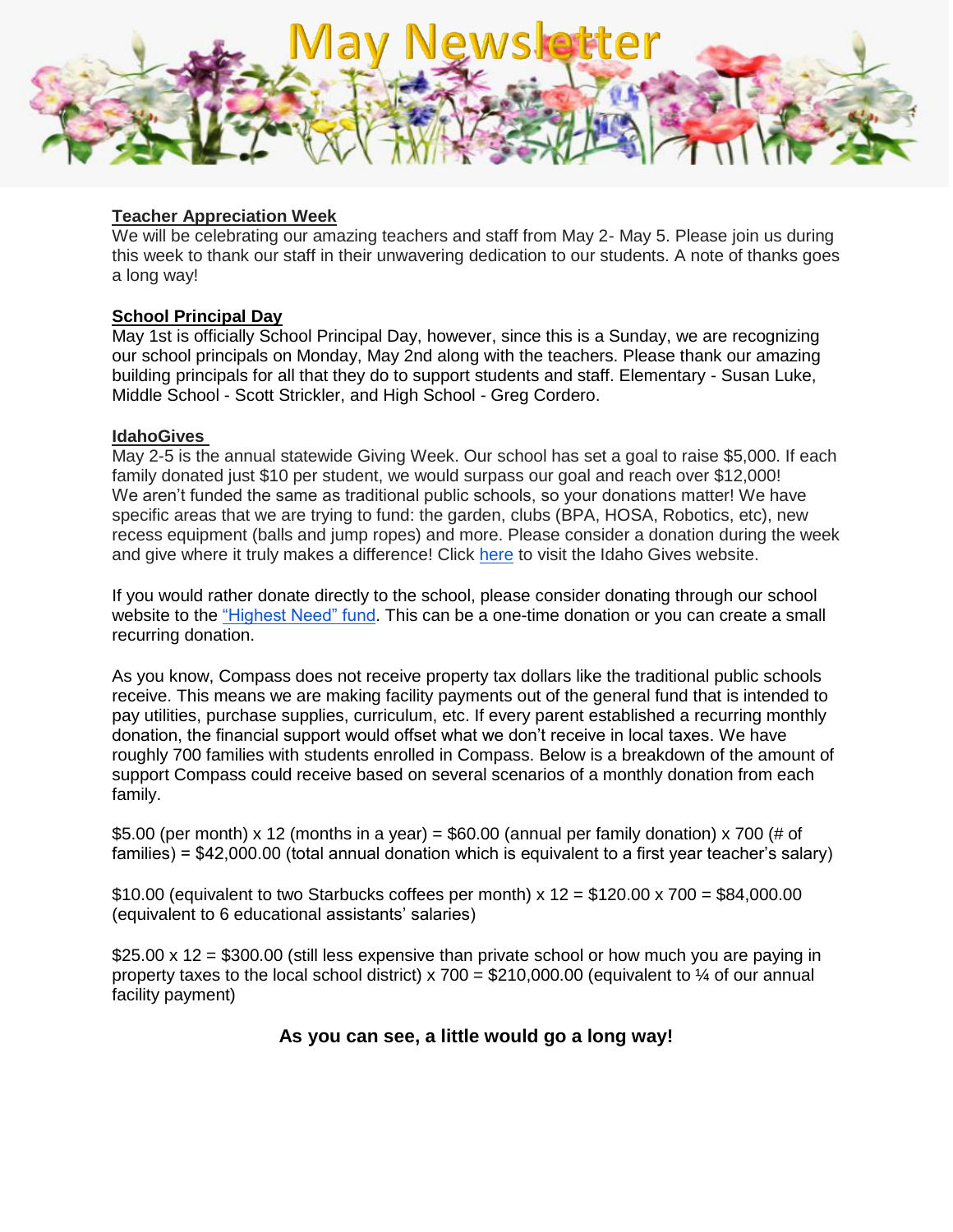# **Krispy Kreme Fundraiser for HOSA Competition**

Some of our amazing CHHS HOSA students have beaten the competition and made their way to Internationals. We are obviously very proud of them and want to help them reach their goals. To help our students cover the costs of competing in internationals, we are doing a fundraiser with the help of Krispy Kreme Doughnuts. People who want to help support our students can purchase a certificate for a dozen doughnuts redeemable at any time. If you have any interest in getting some tasty doughnuts and helping our students experience this event, please take a look at the google form link [HERE.](https://docs.google.com/forms/d/e/1FAIpQLScJexhvnArWFjDwsp1l8O3lsh1II5bNE2ujL1kluYohGMnmPw/viewform)

## **National History Day Competition**

Compass had 145 Compass students (6th-9th) virtually compete at the Regional NHD Competition. 33 students are moving on to the State Competition in May! Depending on how our students do, they could qualify for the National Competition in June. Good luck Aviators and congratulations on all of your hard work!

### **Fill Your Freezer**

Don't go the entire Summer without Mrs. Long's famous homemade pizzas. Fill your freezer with these delicious 15" pizzas that come with a pound of cheese and generous toppings. You can choose from Classic Cheese, BBQ Chicken, Pepperoni, or Hawaiian. [Follow this link to order.](https://forms.gle/Yaw6BHVAQxGCU1XB7) Watch for our fliers on the Compass Website and our Facebook page.

### **Move Up Day & Course Fair**

Tuesday, May 17 is our Annual Move Up Day & High School Course Fair. K-7 students will visit the teachers for the grade they will be in next year. 8-11 will visit the high school teachers in the gym which will be set up like a job fair to learn about the courses they will or can take in high school. The goal of moving up day is to alleviate possible anxiety and to get students excited about the coming school year.

## **Elective Choices**

May 18-May 20 secondary students will have the opportunity to select their elective courses for the 2022-2023 school year. Counselors will be visiting advisory classes to help students make their class selections. Middle school students (incoming 6th-8th) have a choice between band or a wheel elective that allows them to rotate to a new subject each quarter (4 classes). Parents, please talk to your student regarding whether or not you want them to participate in band as this will require instrument rental, additional practice at home and a certain degree of commitment outside of the school day for performances.

#### **Two Journeys, One Destination**

This is a Bluum (J.A. Kathryn Albertson Foundation) Article and part of an Alumni Series on their Instagram and Facebook page. [Two Journeys, One Destination](https://www.bluum.org/two-journeys-one-destination/) features two Compass Alumni and current teachers, Melissa Stevens and Matt Trudeau.

#### **Mark Your Calendars**

**May 7 -** 8th-12th Grade Street Fair. Hope to see you there! More info can be found [here.](https://drive.google.com/file/d/10DMW0DsBADv3V2pa0glf9ColP9MwqUo1/view?usp=sharing)

**May 27 -** This is the last day of school and a half day for all students. K-5 will be released at 12:00PM and 6-12 students are finished at 11:00AM. No lunch will be served on the last day of school.

**August 11 -** This is our Open House, Back to School Picnic, and Family Engagement Workshop all wrapped up into one fun filled day! This will run from 10:00-2:00. Watch for more details in the Back to School Newsletter that will be emailed to you late July or early August.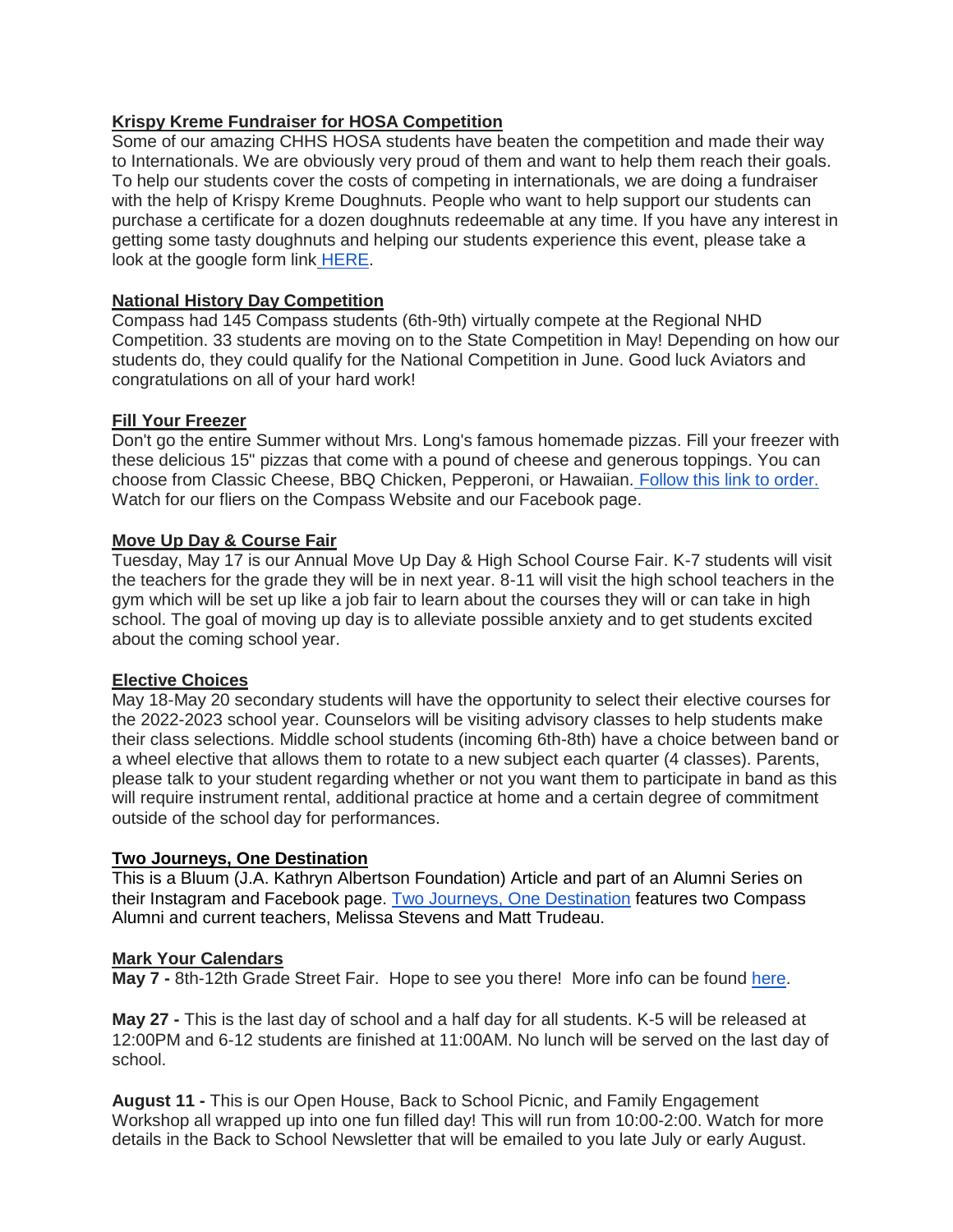**August 15** - This is the first day of school for 1st through 12th grade students. Kindergarten will have a staggered start: Students with a last name starting with A-L will attend school Monday, August 15 but will not attend Tuesday, August 16. Students with the last name starting with M-Z will attend school Tuesday August 16 but will not attend Monday, August 15. All Kindergarten students will attend school Wednesday, August 17 and follow the calendar as normal from that point forward.

# **Secondary Students: Driver's Verification of Compliance (VOC)**

If your student will be taking driver's education this summer, the State of Idaho requires a verification of compliance (VOC) letter in order to process a driving permit. VOC's may be requested using the online request form found on our [website.](https://docs.google.com/forms/d/e/1FAIpQLSda1fV0PELocTlUdzEskB5TCsFsAbTWnFVESaqBMB6-sJHZHQ/viewform) Please be advised that student information in PowerSchool MUST MATCH the student's home address when reporting to the DMV. If the information does not match, the DMV will deny the request for a permit.

 VOC letters requested over the summer will be processed once a week. The school office will be closed so the VOC will be mailed. *PLEASE PLAN AHEAD!* Keep in mind that the letters are only good for 30 days from the date issued.

## **High School Students; Transcript Requests**

If your student needs to request a transcript this summer, please use the [transcript request form](https://docs.google.com/forms/d/e/1FAIpQLSc7dQ3npOGtGnBwRL9uzcSQs3_BNeKAACcQ9v_N6ZAbqeWzMg/viewform) found on our website. Keep in mind that the school office will be closed during the summer so unofficial transcripts will be emailed and official transcripts will be mailed.

### **Compass Junior Honor Society (CJHS) and National Honor Society (NHS) Induction Ceremony**

On May 5th at 7:00 PM, we will host our annual Spring CJHS/NHS Induction Ceremony to all incoming members as well as recognizing our officers and seniors. The ceremony will be held at Compass Public Charter School in our gym. All current and new members as well as their families are invited to attend. Hope to see you there for this special event as we recognize these students.

| CJHS                                                                                                                                                                                                                                                                                        |                                                                                                                                                                                                                                                                                           |                                                                                                                                                 | NHS.                                                                                                                                                                                                                                                                                               |                                                                                                                                                                                                                                  |
|---------------------------------------------------------------------------------------------------------------------------------------------------------------------------------------------------------------------------------------------------------------------------------------------|-------------------------------------------------------------------------------------------------------------------------------------------------------------------------------------------------------------------------------------------------------------------------------------------|-------------------------------------------------------------------------------------------------------------------------------------------------|----------------------------------------------------------------------------------------------------------------------------------------------------------------------------------------------------------------------------------------------------------------------------------------------------|----------------------------------------------------------------------------------------------------------------------------------------------------------------------------------------------------------------------------------|
| 8th<br>Johna Baker<br>Sandra Allen<br>Reagan Sousley<br>Allie Gardiner<br>Polina Muzafarova<br>Allie Tolman<br>Reagan Viker<br>Isabella Ryals<br>Samantha<br>Williams<br>Kacie Hill<br>Zechariah David<br>Dylan Moody<br><b>Emily Adolfson</b><br>7th<br>Lauren Chatterton<br>Abigail Clark | 9th<br>Kylie Young<br>Anna Calahan<br>Avery Hanlon<br>Katherine Fritz<br>Raine Howie<br><b>Tucker Fortin</b><br>Elijah Sanchez<br>Addison Jones<br>Mason Bennett<br>Adwen Garner<br>Eden Hunt<br>John Fairbanks<br>Taylor Thompson<br>Emily Wing<br>Noelle Austin<br>Adelaide<br>Shambora | 10th<br>Amaya Austin<br>Katelyn Cable<br>Janell Thurgood<br>Colin Vaughn<br>Reisa Veldhouse<br>Kiki Collins<br>Pavel<br>Muzafarov<br>Sam Tolman | 11th<br><b>Current Members</b><br>Sarina Adolf<br>Hannah Bingaman<br>Navee Harris<br>Kaylee<br>Maglaughlin<br>Bryan Walker<br><b>New Members</b><br>Ethan Adolfson<br>John Grundy<br>Jackson Haley<br>Emma Reynolds<br>Kylie Wrigley<br>Kiki Collins<br>Zoey Curzon<br>Alan Folsom<br>Samuel Foutz | 12th<br><b>Current Members</b><br>Luke Birkinbine<br>Sophie Borders<br>Conor<br>Christiansen<br>Lukas Cordero<br>Micah David<br>Lauren Failor<br>Ella Noland<br>Avery Vaughn<br>Chloe Young<br><b>New Members</b><br>Logan Clark |
| Ryker Johnson<br>Carter Jones<br>Isabella Meyers                                                                                                                                                                                                                                            |                                                                                                                                                                                                                                                                                           |                                                                                                                                                 | Kassandra Karel<br>Chloe Kartchner<br>Collin Vaughn<br>Reisa Veldhouse<br>Gracie Young                                                                                                                                                                                                             |                                                                                                                                                                                                                                  |